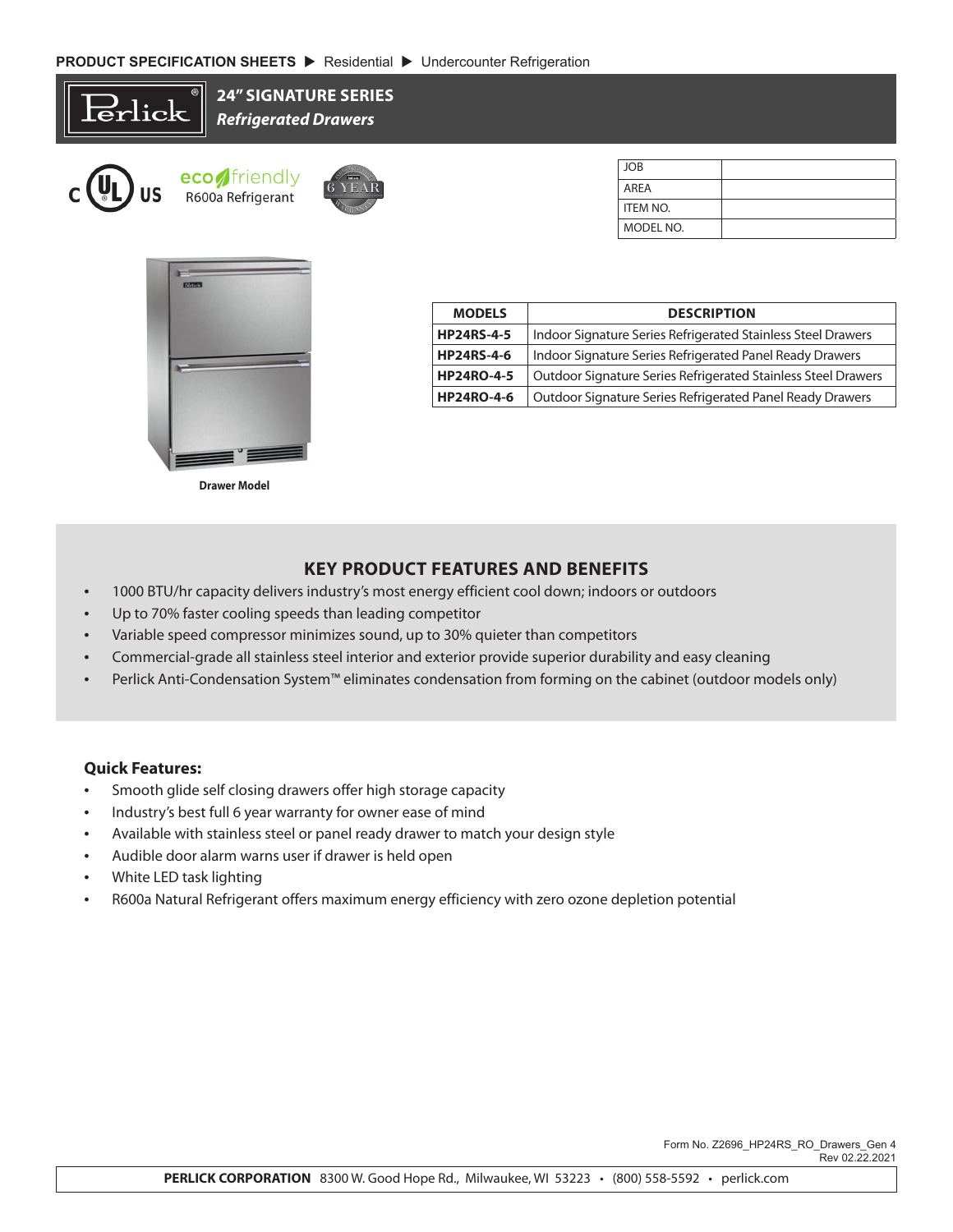$\overline{\mathbb{R}}$  $\operatorname{Perlick}$ 

## **24" SIGNATURE SERIES**

*Refrigerated Drawers*

| <b>MODEL NUMBERS</b>                    |                              | <b>HP24RS</b>                                                   | <b>HP24RO</b>                                                   |
|-----------------------------------------|------------------------------|-----------------------------------------------------------------|-----------------------------------------------------------------|
| <b>MODEL DESCRIPTION</b>                |                              | 24" Indoor Refrigerated Drawers                                 | 24" Outdoor Refrigerated Drawers                                |
| <b>ATTRIBUTES</b>                       |                              |                                                                 |                                                                 |
| <b>Perlick Anti-Condensation System</b> |                              | <b>NO</b>                                                       | <b>YES</b>                                                      |
|                                         | Width - in. (mm)             | 23-7/8" (606 mm.)                                               | 23-7/8" (606 mm.)                                               |
| <b>OVERALL DIMENSIONS</b>               | Depth - in. (mm)             | 24" (610 mm.)                                                   | 24" (610 mm.)                                                   |
|                                         | Height - in. (mm)            | 34-1/4" (870 mm.)                                               | 34-1/4" (870 mm.)                                               |
|                                         | Width - in. (mm)             | 24" (610 mm.)                                                   | 24" (610 mm.)                                                   |
| <b>OPENING DIMENSIONS</b>               | Depth - in. (mm)             | 24" (610 mm.)                                                   | 24" (610 mm.)                                                   |
|                                         | Height - in. (mm)            | 34-1/2" (876 mm.)                                               | 34-1/2" (876 mm.)                                               |
| <b>INTERNAL VOLUME Net. Cu. Ft.</b>     |                              | 5.2 cu. ft.                                                     | 5.2 cu. ft.                                                     |
| <b>SHIPPING WEIGHT Lbs. (kg.)</b>       |                              | 191 lbs (68.04 kg.)                                             | 191 lbs (68.04 kg.)                                             |
|                                         | <b>Electrical Supply</b>     | 115 VAC/60 Hz/1 Ph                                              | 115 VAC/60 Hz/1 Ph                                              |
|                                         | <b>Running Load Amps</b>     | 2.2 amps                                                        | 2.2 amps                                                        |
|                                         | <b>Electrical Connection</b> | Cord connected                                                  | Cord connected                                                  |
|                                         | <b>Cord Plug Type</b>        | NEMA 3 Prong 5-15P                                              | NEMA 3 Prong 5-15P                                              |
| <b>ELECTRICAL SPECIFICATIONS</b>        | <b>Cord Length</b>           | 6'                                                              | 6'                                                              |
|                                         | <b>Defrost Initiation</b>    | Automatic                                                       | Automatic                                                       |
|                                         | <b>Defrost Type</b>          | Off cycle                                                       | Off cycle                                                       |
|                                         | <b>Thermostat</b>            | Digital                                                         | Digital                                                         |
|                                         | <b>Lighting Type</b>         | LED                                                             | LED                                                             |
|                                         | Refrigerant                  | R600a (50g)                                                     | R600a (50g)                                                     |
|                                         | <b>Expansion Device</b>      | Capillary Tube                                                  | Capillary Tube                                                  |
| <b>REFRIGERATION SPECIFICATIONS</b>     | Temperature Settings F°(C°)  | $33^{\circ}$ (0.5°) - 48° (8.8°)<br>Factory Set Point 36°(2.2°) | $33^{\circ}$ (0.5°) - 48° (8.8°)<br>Factory Set Point 36°(2.2°) |
|                                         | Heat Rejection (at 75°F)     | 450 BTU/hr                                                      | 450 BTU/hr                                                      |
|                                         | <b>Pull Down Capacity</b>    | 1000 BTU/hr                                                     | 1000 BTU/hr                                                     |
|                                         | <b>Front Vented</b>          | Yes                                                             | Yes                                                             |
| <b>PLUMBING</b>                         |                              | None Required                                                   | None Required                                                   |

*Installation Notes: To achieve 24" install depth, place electrical connection adjacent to the installation cavity.*

## **ACCESSORIES**

| <b>MODEL NOS.</b> | <b>DESCRIPTION</b>                      |  |
|-------------------|-----------------------------------------|--|
| (L)               | <b>Factory Installed Lock</b>           |  |
| 67991-L/R         | Stacking Kit for HP24/HC24/HA24 models  |  |
| 66736             | Caster Kit for HP24/HC24/HA24 models    |  |
| RK24DP            | Drawer Pan Tray (3 SS pans with covers) |  |

Perlick accessories are available for purchase through an authorized Perlick dealer. For a full list of accessories and to find a dealer near you, visit **perlick.com.**

> Form No. Z2696\_HP24RS\_RO\_Drawers\_Gen 4 Rev 02.22.2021